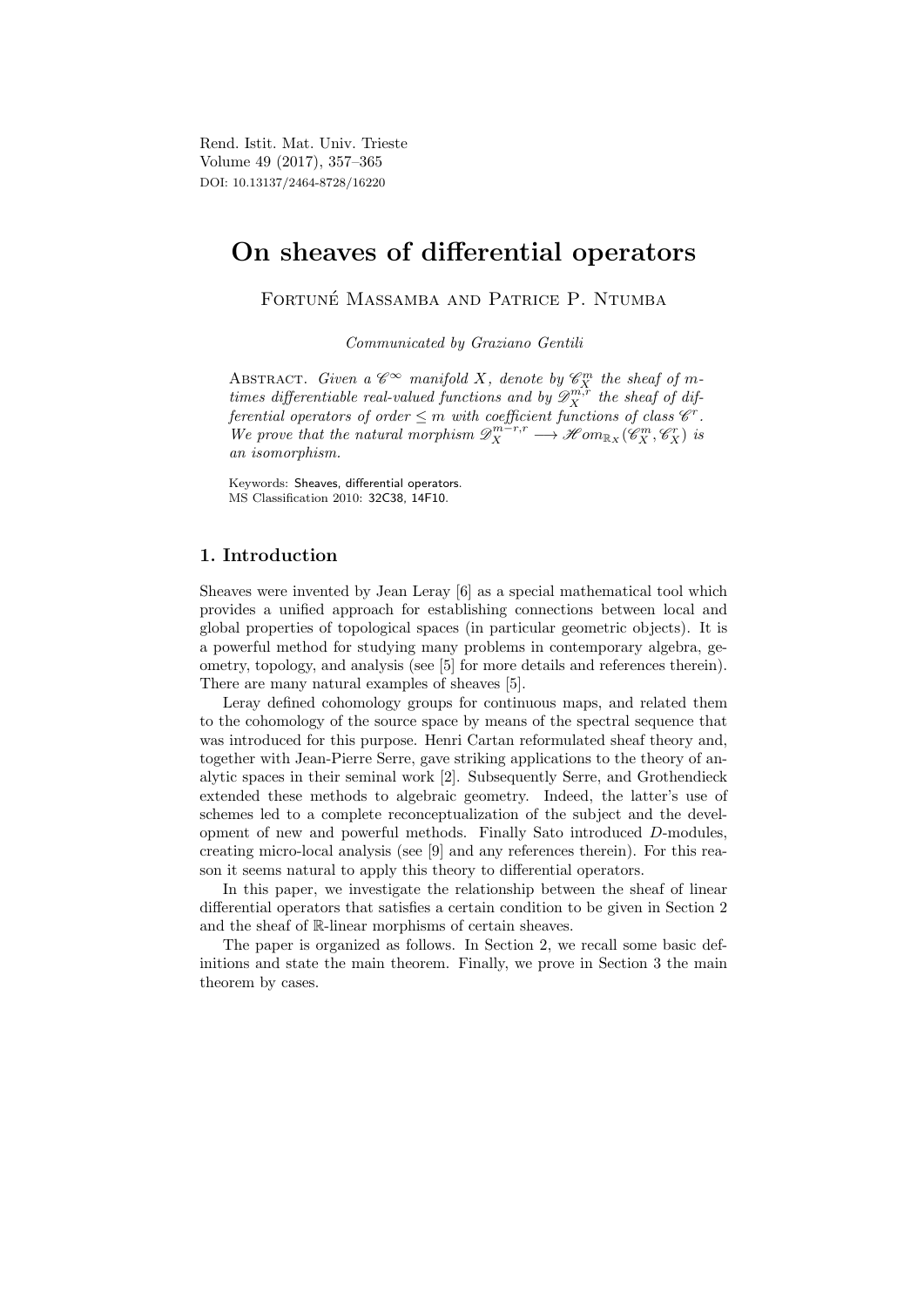### 2. Basic Facts and Main Theorem

Let X be an *n*-dimensional  $\mathscr{C}^{\infty}$ -manifold and m a nonnegative integer. We denote by  $\mathscr{C}_{X}^{m}$  the sheaf of real-valued functions of class  $\mathscr{C}^{m}$  on X. Furthermore, for  $0 \leq r \leq \infty$ , we denote by  $\mathscr{D}_{X}^{m,r}$  the sheaf of differential operators of order  $\leq m$  with coefficients of class  $\mathscr{C}^r$ . Note that, for any nonnegative integer r, the sheaf  $\mathscr{D}_{X}^{0,r}$  coincide with the sheaf  $\mathscr{C}_{X}^{r}$ , i.e.

$$
\mathscr{D}^{0,r}_X=\mathscr{C}^r_X.
$$

As is usually the case in the literature, we recall that  $\mathbb{R}_X$  denotes the constant sheaf on the  $\mathscr{C}^\infty$  manifold X, and  $\mathscr{C}^\infty_X$  denotes the sheaf of  $C^\infty$  realvalued functions on X.

Moreover, we also recall that, for any local coordinate system  $(x_i)_{1 \leq i \leq n}$  of X, a section P of the sheaf  $\mathscr{D}_X^{m,r}$  on U, is given by (see [3, p. 13])

$$
P = \sum_{|\alpha| \le m} a_{\alpha}(x) \partial_x^{\alpha}, \tag{1}
$$

where  $a_{\alpha}$  are real-valued functions of class  $\mathscr{C}^r$ .

In (1),  $\alpha$  stands for the multi-index  $\alpha := (\alpha_1, \ldots, \alpha_n)$ , where, for every  $1 \leq i \leq n, \, \alpha_i \in \{0, 1, 2, \dots\},\$ and

$$
\partial_x^{\alpha} := \partial_1^{\alpha_1} \cdots \partial_n^{\alpha_n}.
$$

We also set by classical conventions:

$$
|\alpha| := \sum \alpha_i
$$
 and  $\alpha! := \alpha_1! \cdots \alpha_n!$ .

The number  $|\alpha|$  is called the *order* or *degree* of  $\alpha$ .

For  $x_0 \in X$ , one defines the sheaf  $\mathscr{M}_{X,x_0}^m$  as the subsheaf of  $\mathscr{C}_{X}^m$  of functions vanishing up to order m at  $x_0$ . Note that  $\mathscr{M}_{X,x_0}^m(U) = \mathscr{C}_{X}^m(U)$  for  $x_0 \notin U$ . More precisely, the module  $\mathscr{M}_{X,x_0}^m(U)$  consists of  $\mathscr{C}^m$ -functions  $\varphi: U \longrightarrow \mathbb{R}$ such that, for all  $|\alpha| \leq m$ ,  $(\partial_{|U}^{\alpha}\varphi)(x_0)=0.$ 

Let us denote by

$$
\mathscr{H}om_{\mathbb{R}_{X}}(\mathscr{C}_{X}^{m},\mathscr{C}_{X}^{r}),
$$

the sheaf of  $\mathbb R$ -linear morphisms from the sheaf of real-valued  $\mathscr C^m$ -functions to the sheaf of real-valued  $\mathscr{C}_X^r$ -functions on X.

For any nonnegative integers m and r such that  $m \geq r$ , we consider the natural morphism

$$
\theta: \mathscr{D}^{m-r,r}_{X} \longrightarrow \mathscr{H}om_{\mathbb{R}X}(\mathscr{C}^m_X, \mathscr{C}^r_X)
$$
  
\n
$$
P \longrightarrow \theta(P), \qquad (2)
$$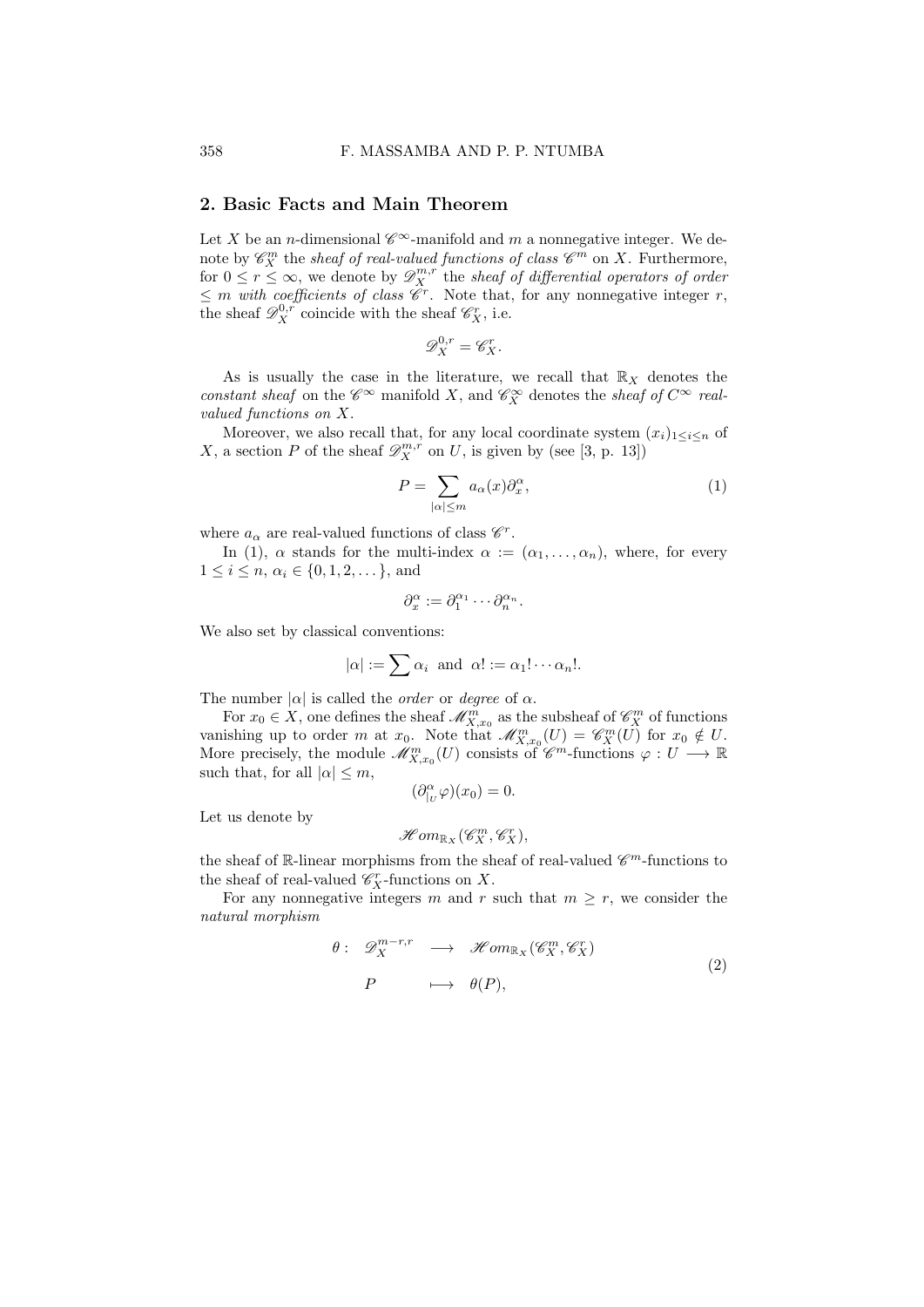defined, for any section  $\varphi$  of  $\mathscr{C}_{X}^{m}$ , by  $\theta(P)\varphi := P(\varphi)$ .

On the other hand, we set

$$
\mathscr{D}_X^{m-r,r} = 0, \quad \text{if } m-r < 0. \tag{3}
$$

Our main result is as follows.

THEOREM 2.1. For any nonnegative integers  $m$  and  $r$ , the natural morphism

$$
\theta: \mathscr{D}^{m-r,r}_X \longrightarrow \mathscr{H}om_{\mathbb{R}_X}(\mathscr{C}^m_X, \mathscr{C}^r_X)
$$
  

$$
P \longrightarrow \theta(P): \varphi \longmapsto \theta(P)\varphi := P(\varphi),
$$

is an isomorphism.

Theorem 2.1 is associated, in a natural way, with Peetre's theorem ([7, 8]). Peetre proves the following:

THEOREM 2.2 (Peetre [7, 8]). Let X be a smooth manifold. Let  $\mathscr{D}_X$  and  $\mathscr{C}_X^{\infty}$ denote the sheaves of differential operators of finite order and of  $\mathscr{C}^\infty_X$  real-valued functions on  $X$ , respectively. Then we have

$$
\mathcal{D}_X \cong \mathcal{H}om_{\mathbb{R}_X}(\mathcal{C}_X^{\infty}, \mathcal{C}_X^{\infty}).
$$
\n(4)

Note that the Peetre's Theorem appeared first in 1959 (see [7] for more details). The proof was incomplete and this was pointed out by M. Carleson [8]. In that proof, Peetre considered the family of functions  $\{a_{\alpha}\}\$  given in (1) to be finite at each of the local chart. This gap, in the proof, was later rectified by the same author in the article [8] published a year later, in 1960. The new proof given in [8] is quite different from the original, and the modified technique led to a more general representation formula for linear maps  $P$  of  $\mathscr{D}_X$  into suitable subspaces of  $\mathscr{D}_X$ , P being assumed to shrink supports, so as to correspond with a sheaf homomorphism.

# 3. Proof of Theorem 2.1

To prove Theorem 2.1, we need some intermediary results which are summarized into lemmas below.

First, let us recall the following classical result (see, for instance [4, Lemma 1.1.1, p. 5]).

LEMMA 3.1. Let  $\{U_i\}_{i\in I}$  be a finite open covering of the unit sphere  $\mathbb{S}^{n-1}$ . Then, there exists a family of nonnegative real-valued functions of class  $\mathscr{C}^\infty$  $\sigma_i: \mathbb{S}^{n-1} \longrightarrow \mathbb{R}$  such that

(i)  $\text{supp }\sigma_i \subseteq U_i$ , for all i,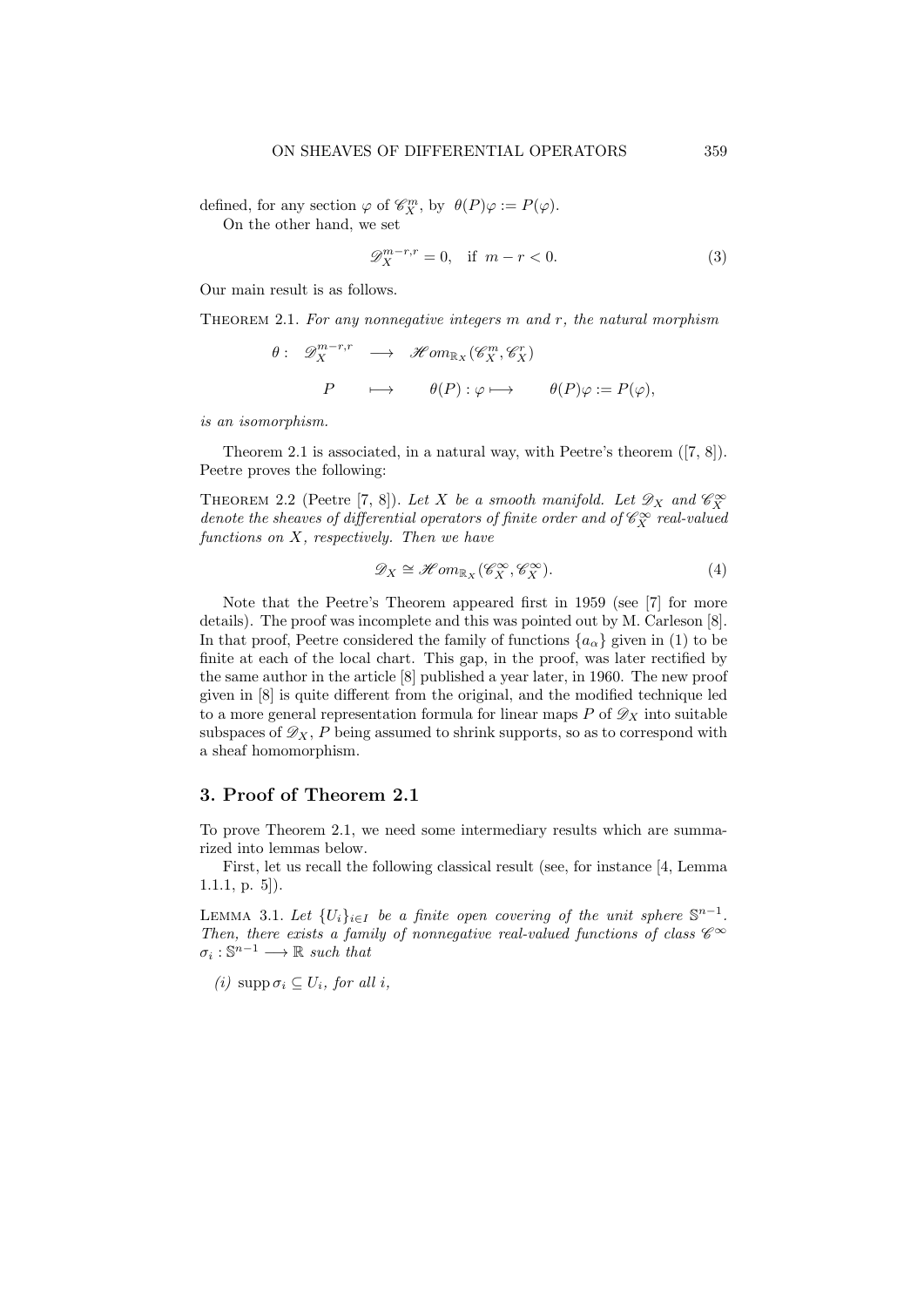$$
(ii) \ 0 \le \sigma_i(x) \le 1, \text{ for all } x \in S^{n-1}, \ i \in I,
$$

$$
(iii) \ \sum_{i \in I} \sigma_i(x) = 1, \text{ for all } x \in S^{n-1}.
$$

In keeping with the notations of Lemma 3.1, we let, for every  $i \in I$ ,  $\psi_i$ :  $\mathbb{R}^n \setminus \{0\} \longrightarrow \mathbb{R}$  be the map given by

$$
\psi_i(x) = \sigma_i\left(\frac{x}{||x||}\right). \tag{5}
$$

Clearly,  $\psi_i$  is  $\mathscr{C}^{\infty}$  on  $\mathbb{R}^n \setminus \{0\}$ . Next, let  $m \in \mathbb{N}$  and  $\eta : \mathbb{R}^n \longrightarrow \mathbb{R}$  be a  $\mathscr{C}^m$ real-valued function such that  $(\partial^{\alpha} \eta)(0) = 0$ , for all  $|\alpha| \leq m$ . For every  $i \in I$ and every multi-index  $\alpha$ , set

$$
(\partial^{\alpha}(\psi_i \cdot \eta))(x) = \begin{cases} \sum_{\{\beta:\beta \leq \alpha\}} {\alpha \choose \beta} (\partial^{\beta} \psi_i)(x) (\partial^{\alpha-\beta} \eta)(x), & \text{if } x \neq 0, \\ 0, & \text{if } x = 0. \end{cases}
$$
 (6)

It is clear that

$$
\eta = \sum_{i \in I} \psi_i \cdot \eta. \tag{7}
$$

Therefore, we have the following.

LEMMA 3.2. Let U be an open neighborhood of 0 in  $\mathbb{R}^n$ . For  $m \geq 0$  and  $\eta \in \mathscr{M}^m_{\mathbb{R}^n,0}(U)$ , every function  $\psi_i\eta \in \mathscr{C}^m_{\mathbb{R}^n}(U \setminus \{0\})$  extends as a function of  $\mathscr{M}^m_{{\mathbb R}^n,0}(U).$ 

Proof. Consider the map

$$
\lambda : \mathbb{R}^n \setminus \{0\} \longrightarrow \mathbb{S}^{n-1}, \ \ \lambda(x) = x/||x||.
$$

Then  $\psi_i = \sigma_i \circ \lambda$ . One checks that for any  $\beta \in \mathbb{N}^n$ , there exists a constant  ${\cal C}>0$  such that

$$
||\partial^{\beta}\lambda(x)|| \leq C \cdot ||x||^{-|\beta|},
$$

and a similar result holds for  $\psi_i$ :

$$
||\partial^{\beta}\psi_i(x)|| \leq C \cdot ||x||^{-|\beta|}.
$$

On the other hand, since  $\eta \in \mathscr{M}^m_{\mathbb{R}^n,0}(U)$ , for  $|\alpha| \leq m$ , one has, by Taylor's formula,

$$
\partial^{\beta} \eta(x) = ||x||^{m-|\beta|} \varepsilon(x)
$$
, with  $\varepsilon(x) \to 0$  when  $x \to 0$ .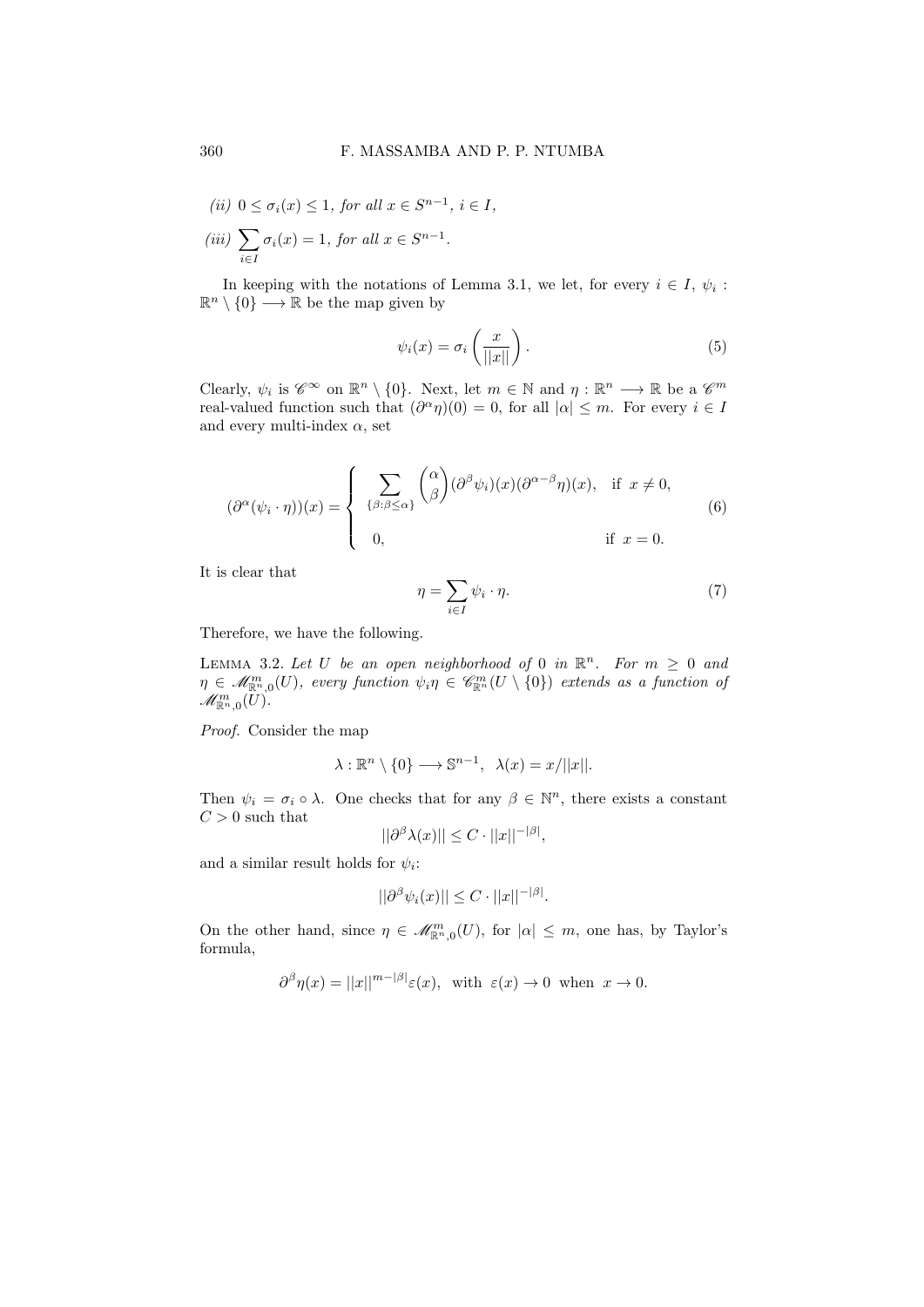Therefore

$$
||\partial^{\beta}\psi_i \cdot \partial^{\alpha-\beta}\eta|| \leq C \cdot ||x||^{-|\beta|} \cdot ||x||^{m-|\alpha|+|\beta|} \varepsilon(x),
$$

that is,

$$
||\partial^{\beta}\psi_i \cdot \partial^{\alpha-\beta}\eta|| \leq C||x||^{m-|\alpha|}\varepsilon(x).
$$

Since, by the formula (6),  $\partial^{\alpha}(\psi \cdot \eta)$  is a linear combination of  $\partial^{\beta}\psi_i \cdot \partial^{\alpha-\beta}\eta$ , the result follows. П

Furthermore, we have the following.

LEMMA 3.3. For any open neighborhood U of 0 in  $\mathbb{R}^n$  and nonnegative integer  $m, if u \in \mathcal{H}om_{\mathbb{R}_{\mathbb{R}^n}}(\mathcal{C}_{\mathbb{R}^n}^m,\mathcal{C}_{\mathbb{R}^n}^0)(U), then$ 

$$
u(\mathscr{M}^m_{{\mathbb R}^n,0})\subseteq \mathscr{M}^0_{{\mathbb R}^n,0}.
$$

*Proof.* First, let us consider the unit sphere  $\mathbb{S}^{n-1}$ , and denote by N and S the north and south poles of  $\mathbb{S}^{n-1}$ .

Next, consider the following open covering of  $\mathbb{S}^{n-1}$ :  $\{U_1, U_2\}$ , where  $U_1$ contains  $N$  and does not intersect some open neighborhood  $V_1$  of  $S$ , and, similarly,  $U_2$  contains S and does not intersect some open neighborhood  $V_2$  of N. By Lemma 3.1, we let  $\{\sigma_1, \sigma_2\}$  be a partition of unity subordinate to the covering  $\{U_1, U_2\}$ , and let  $\psi_1, \psi_2$  be functions derived from the  $\sigma_i$  as in (5). We denote by  $\mathbb{R}^+ V_i$  the open cone generated by  $V_i$ ,  $i = 1, 2$ . It is obvious that  $\psi_i$ vanishes on  $\mathbb{R}^+V_i$ , and so does  $(\psi_i|_U)\sigma \equiv \psi_i \cdot \sigma$ , for any  $\sigma \in \mathscr{M}_{\mathbb{R}^n,0}^m(U)$ . As  $u: \mathscr{C}^m_{\mathbb{R}^n|_U} \longrightarrow \mathscr{C}^0_{\mathbb{R}^n|_U}$  is a sheaf morphism, it follows that

$$
u(\psi_i \sigma)_{|_{\mathbb{R}^+ V_i}} = 0,
$$

thus, since  $u(\psi_i \cdot \sigma)$  is continuous,

$$
u(\psi_i\cdot \sigma)_{|_{\overline{\mathbb{R}^+ V_i}}} = 0,
$$

from which we deduce that  $u(\psi_i \cdot \sigma)(0) = 0$ , for every  $i = 1, 2$ . Thus,

$$
u(\sigma)(0) = u(\psi_1 \sigma)(0) + u(\psi_2 \sigma)(0) = 0,
$$

and hence,

$$
u(\sigma) \in \mathscr{M}^0_{{\mathbb R}^n,0}(U),
$$

which completes the proof.

We are now set for the proof of a *particular case of Theorem 2.1*: the isomorphism

$$
\mathscr{D}^{m-r,r}_X\cong \mathscr{H}om_{\mathbb{R}_X}(\mathscr{C}^m_X,\mathscr{C}^r_X),
$$

where the integers m, r are such that  $0 \le r \le m$ .

 $\Box$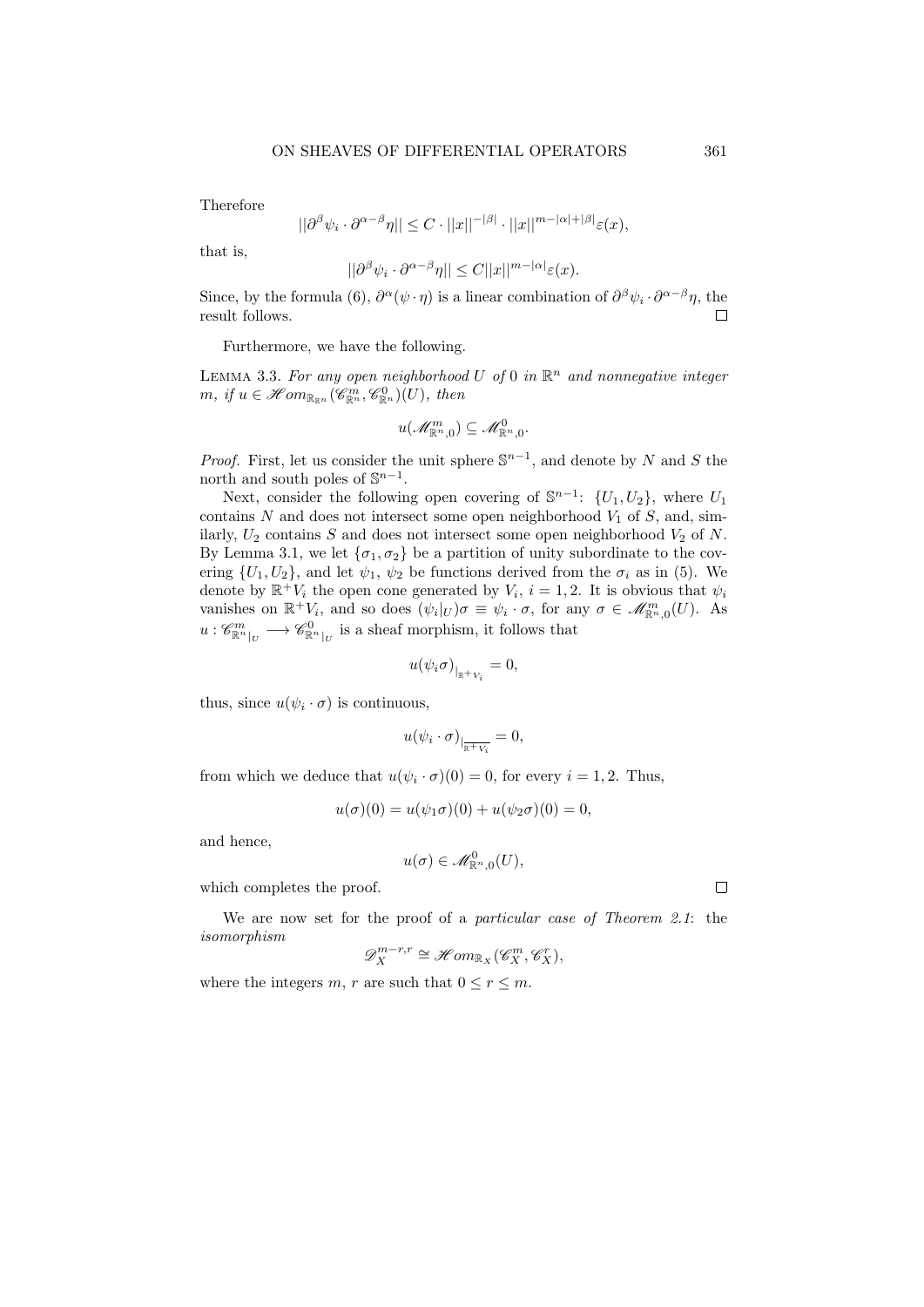DEFINITION 3.4. Let  $(U, \phi) \equiv (U, (x_1, \dots, x_n))$  be a local chart in an *n*-dimensional  $\mathscr{C}^{\infty}$ -manifold X and  $\mathscr{P}^m$  be the ring of polynomials in  $(x_i)_{1\leq i\leq n}$  of degree  $\leq m$ . We define by  $\mathscr{P}_{\phi(U)}^m$  the constant sheaf on  $\phi(U)$ , whose stalk is  $\mathscr{P}^m$ .

In keeping with the notations of Definition 3.4 above, we have the following.

LEMMA 3.5. Let  $(U, \phi)$  be a local chart of X, and  $u \in \mathcal{H}om_{\mathbb{R}_X}(\mathcal{C}_X^m, \mathcal{C}_X^0)(U)$ . If  $u(\phi^*(\mathcal{P}_{\phi(U)}^m))=0$ , where  $\phi^*(\mathcal{P}_{\phi(U)}^m)$  is the inverse image of  $\mathcal{P}_{\phi(U)}^m$ , then  $u = 0.$ 

*Proof.* One may assume that X is open in  $\mathbb{R}^n$ . Let  $\varphi \in \mathscr{C}_X^m(V)$ , where V is a sub-open of  $X$  containing  $x_0$ . Then we have

$$
\varphi = q + \psi,
$$

where  $q \in \mathscr{P}_{X}^{m-1}(V)$  and  $\psi \in \mathscr{M}_{\mathbb{R}^{n},x_{0}}^{m}(V)$ . Then, by virtue of the hypothesis and Lemma 3.3, we have

$$
u(\varphi) \in \mathscr{M}^0_{\mathbb{R}^n, x_0}(V),
$$

therefore

 $u(\varphi)(x_0) = 0.$ 

But since this holds for all  $x_0 \in V$ , sub-open V of X, and  $\varphi \in \mathscr{C}_{X}^m(V)$ , we deduce that  $u = 0$ .

We are going to consider two cases to prove the Theorem 2.1.

### 3.1. Case  $0 \leq r \leq m$

LEMMA 3.6. Let X be an n-dimensional  $\mathscr{C}^{\infty}$ -manifold and  $\mathscr{D}_{X}^{m,r}$  the sheaf of differential operators of order  $\leq m$  and whose coefficients are of class  $\mathscr{C}^r$ . Then, the natural morphism

$$
\theta: \mathscr{D}_{X}^{m-r,r} \longrightarrow \mathscr{H}om_{\mathbb{R}_{X}}(\mathscr{C}_{X}^{m}, \mathscr{C}_{X}^{r})
$$
  
\n
$$
P \longrightarrow \theta(P): f \longmapsto \theta(P)f := P(f),
$$
\n(8)

is an isomorphism.

*Proof.* The morphism  $(8)$  is clearly injective. Indeed, let  $P$  be a section of  $\mathscr{D}_X^{m-r,r}$  such that  $\theta(P)(f) = 0$  for all polynomials f (in a local chart), then  $P = 0$ . Let us now show that it is surjective.

To this end, let  $u \in \mathscr{H}om_{\mathbb{R}_X}(\mathscr{C}_X^m, \mathscr{C}_X^r)(U)$ , where U is an open subset of X. We will show that u is in fact a differential operator of order  $\leq m-r$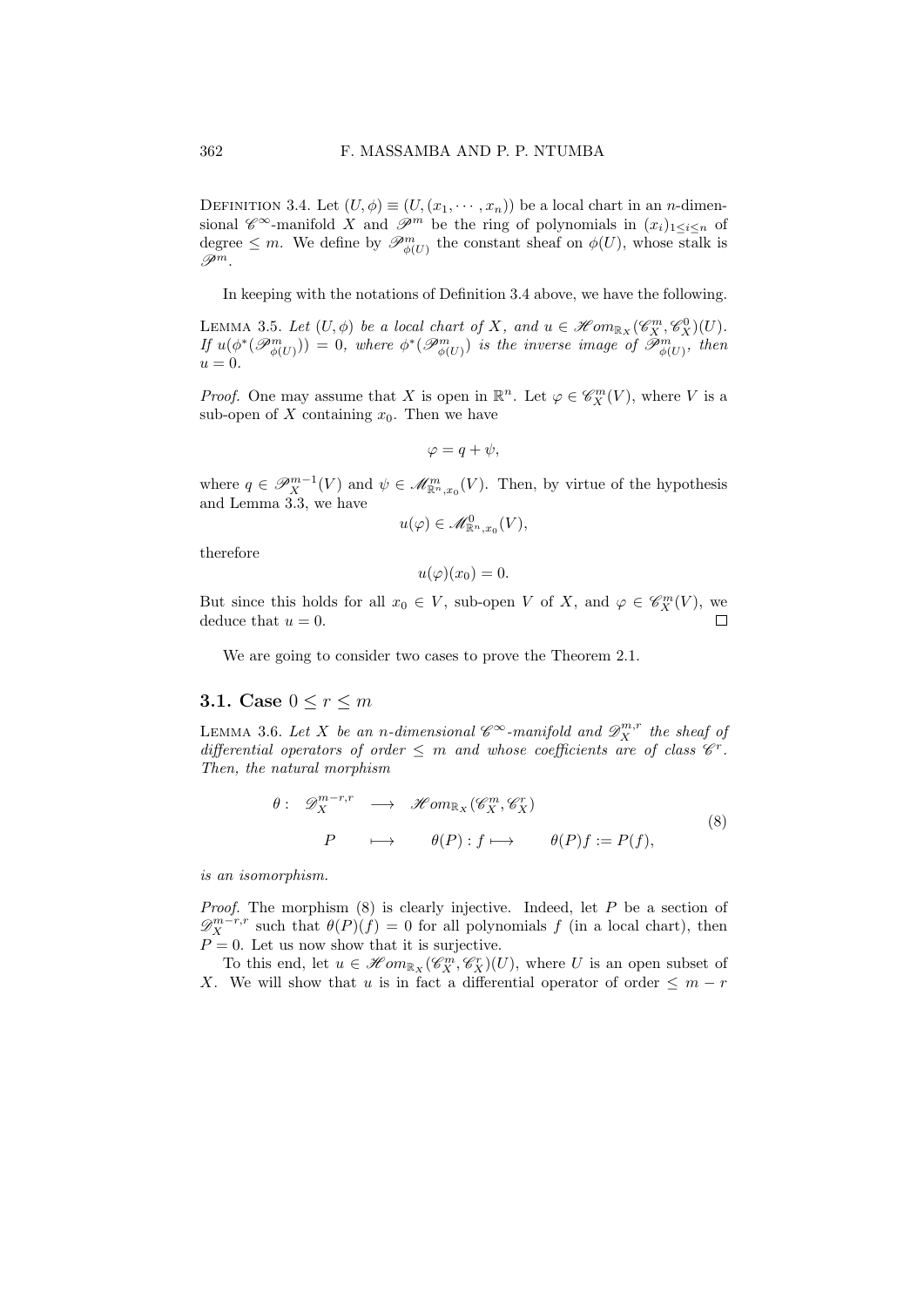and whose coefficient functions are of class  $\mathcal{C}^r$ . For this purpose, consider the differential operator

$$
P = \sum_{|\beta| \le m-r} a_{\beta}(x) \partial_x^{\beta},
$$

with the coefficients  $a_{\beta}$  being of class  $C^{r}$  and defined by induction on  $|\beta|$  in the following way. Let  $\mathbb{I}: U \longrightarrow \mathbb{R}$  be the constant function defined by  $\mathbb{I}(x) = 1$ , for any  $x \in U$ ; and we set

$$
a_0(x) = u(\mathbb{I}) \equiv a_0.
$$

For any multi-index  $\alpha$ , suppose that we have defined  $a_{\beta}$  for all  $|\beta| < |\alpha| \leq m-r$ ; define  $a_{\alpha}$  by setting

$$
a_{\alpha}(x) = \left(u - \sum_{|\beta| < |\alpha| \le m-r} a_{\beta}(x) \partial_x^{\beta}\right)(x^{\alpha}),\tag{9}
$$

where  $x^{\alpha} = x_1^{\alpha_1} \cdots x_n^{\alpha_n}$ . Clearly,  $a_{\alpha} \in \mathscr{C}_X^r(U)$ . Denote by  $\wedge_{\alpha}$  the set of all multi-indices  $\alpha'$  such that  $|\alpha'| = |\alpha| \leq m - r$ . By easy calculations, one shows that

$$
\partial_{x_1}^{\alpha'_1} \cdots \partial_{x_n}^{\alpha'_n} (x_1^{\alpha_1} \cdots x_n^{\alpha_n}) = \begin{cases} \alpha_1! \alpha_2! \cdots \alpha_n! & \text{if } \alpha_i = \alpha'_i, \ i = 1, \dots, n, \\ 0 & \text{otherwise.} \end{cases}
$$

Without loss of generality, suppose that  $\alpha' \neq \alpha$  in  $\wedge_{\alpha}$ , and  $\alpha'_1 = \alpha_1$ . Then, for some  $2 \leq j \leq n, \alpha'_j > \alpha_j$ , we have

$$
\partial_x^{\alpha'}(x^{\alpha}) = \partial_{x_1}^{\alpha'_1} \cdots \partial_{x_n}^{\alpha'_n} (x_1^{\alpha_1} \cdots x_n^{\alpha_n}) = 0.
$$

It follows that

$$
\left(\sum_{\alpha'\in\wedge_\alpha} a_{\alpha'}(x)\partial_x^{\alpha'}\right)(x^\alpha) = 0.
$$

On the other hand, since for any  $\beta$  such that  $|\beta| > |\alpha|$ , we have  $\partial_x^{\beta}(x^{\alpha}) = 0$ , it follows, using (9), that

$$
P(x^{\alpha}) = \left(\sum_{|\beta| < |\alpha| \le m-r} a_{\beta}(x) \partial_x^{\beta}\right)(x^{\alpha}) + a_{\alpha}(x) \partial_x^{\alpha}(x^{\alpha})
$$
\n
$$
= \left(\sum_{|\beta| < |\alpha| \le m-r} a_{\beta}(x) \partial_x^{\beta}\right)(x^{\alpha}) + \alpha! \left(u - \sum_{|\beta| < |\alpha| \le m-r} a_{\beta}(x) \partial_x^{\beta}\right)(x^{\alpha}),
$$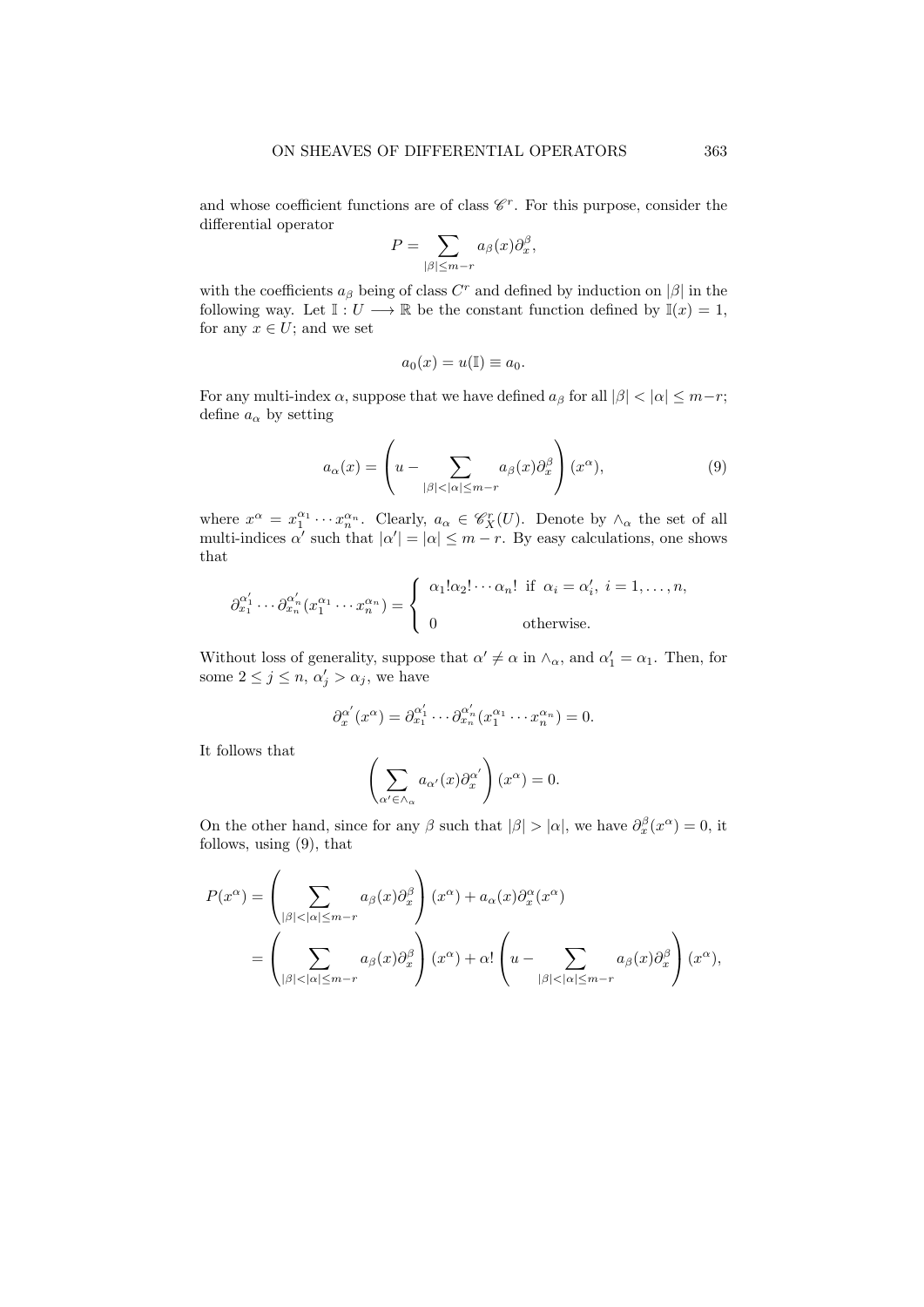with  $\alpha! := \alpha_1! \alpha_2! \cdots \alpha_n!$ . Thus, we deduce that, for every  $x^{\alpha}$ , with  $|\alpha| \leq m-r$ ,

$$
\left(u - \frac{1}{\alpha!} \left[P - (1 - \alpha!) \sum_{|\beta| < |\alpha| \le m - r} a_{\beta}(x) \partial_x^{\beta}\right]\right)(x^{\alpha}) = 0,
$$

which implies that

$$
\left(u - \frac{1}{\alpha!} \left[P - (1 - \alpha!) \sum_{|\beta| < |\alpha| \le m - r} a_{\beta}(x) \partial_x^{\beta}\right]\right) (\mathcal{P}_{\phi(U)}^{m-r}) = 0.
$$

Hence, by Lemma 3.5,

$$
u = \frac{1}{\alpha!} \left( P - (1 - \alpha!) \sum_{|\beta| < |\alpha| \le m - r} a_{\beta}(x) \partial_x^{\beta} \right),
$$

and the proof is complete.

 $\Box$ 

In particular we deduce, from Lemma 3.6, that  $\mathscr{H}om_{\mathbb{R}_{X}}(\mathscr{C}_{X}^{m}, \mathscr{C}_{X}^{m}) \cong \mathscr{C}_{X}^{m}$ .

# 3.2. Case  $m < r$

LEMMA 3.7. For any nonnegative integers m and r such that  $m < r$ ,

$$
\mathscr{H}om_{\mathbb{R}_X}(\mathscr{C}_X^m, \mathscr{C}_X^r) = 0.
$$

*Proof.* Since  $\mathscr{C}_X^r \subseteq \mathscr{C}_X^m$ , then

$$
\mathscr{H}om_{\mathbb{R}_{X}}(\mathscr{C}_{X}^{m},\mathscr{C}_{X}^{r})\subseteq \mathscr{H}om_{\mathbb{R}_{X}}(\mathscr{C}_{X}^{m},\mathscr{C}_{X}^{m})\cong \mathscr{C}_{X}^{m}.
$$

Therefore, we are reduced to prove that given  $m < r$ , if  $u \in \mathscr{C}^m(U)$  and also  $u \cdot f \in \mathscr{C}^r(U)$  for any  $f \in \mathscr{C}^m(U)$ , then  $u = 0$ . Indeed, assume that u is not identically 0 and let  $x_0$  with  $u(x_0) \neq 0$ . Let  $v = u^{-1}$ . Then  $f = v \cdot u \cdot f$  would be of class  $\mathscr{C}^r$  in a neighborhood of  $x_0$ .  $\Box$ 

# Acknowledgments

The second author would like to thank Professor P. Schapira (Universit´e Pierre et Marie Curie, France) for suggesting the problem and for his many valuable remarks. The first author acknowledges with thanks the financial support from the Abdus Salam International Centre for Theoretical Physics, Trieste, Italy.